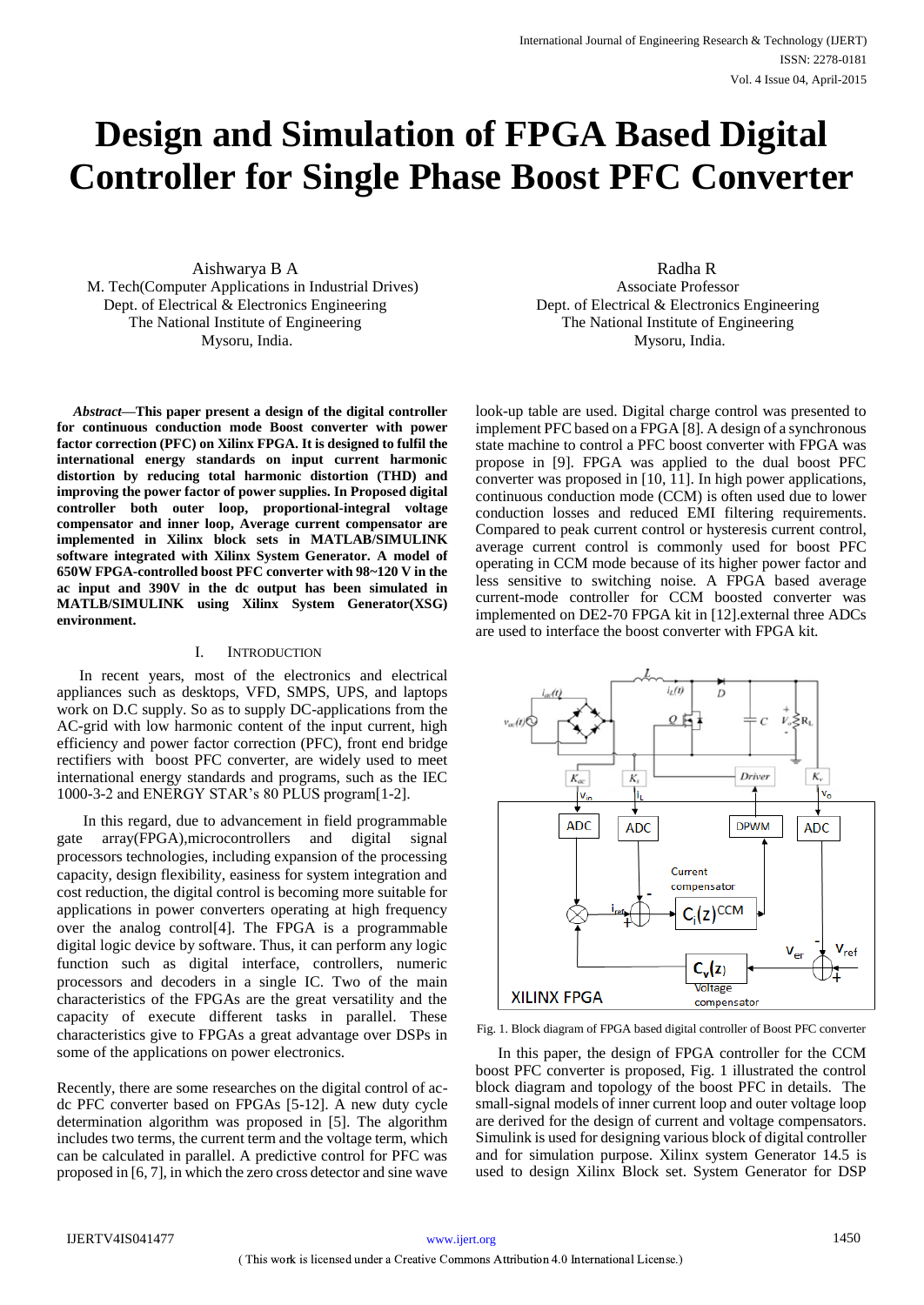provides the capability to model and implement high performance DSP systems in field-programmable gate arrays using Simulink. System Generator converts a Simulink model of Xilinx blocks into an efficient hardware implementation that combines synthesisable VHDL and intellectual property blocks that have been hand-crafted to run efficiently in FPGAs.

## II. CONTROLLER DESIGN

The control system includes a proportional-integral voltage controller with anti-windup action, which regulates the converter's output voltage and an average current controller based on the model of the converter, which aims to make the converter's input current follow the sinusoidal waveform of the input voltage, providing high power factor and low total harmonic distortion.

The voltage controller has a slow dynamics and is executed once in each half cycle of the input voltage, that is, with frequency equal to 60 Hz. The current controller, on the other side, has a fast dynamics and is executed once in each switching cycle of the converter, that is, with frequency equal to 500 kHz.

The goal of the PI voltage controller is to maintain the output voltage of the converter constant and equal to the designed value, with steady-state null error. This function must be performed even when the converter is subjected to variations in the input voltage and/or in the supplied output load. The PI controller was chosen due to its simplicity and good results. The voltage error, that is, the difference between the reference and the actual output voltage of the converter, is the input value of the voltage controller. The fixed current reference, that is, the constant value that must be multiplied by the input voltage, in order to constitute the reference to be followed by the input current of the converter, is the output value of the voltage controller.

#### *A. Boost Converter Modelling in CCM*

To characterize the dynamic properties of the boost PFC converter under CCM operation, it is necessary to know the effects of duty cycle d on inductor current i<sub>L</sub>. Although the boost PFC does not have a static quiescent operating point due to the low frequency input voltage, a linearized plant model can be found applying averaging techniques [3][13][14].so, in terms of the dynamic CCM operation, it can be shown that through averaging, the linearized small-signal continuous model of the CCM boost PFC control-to-output transfer function  $G_i^{CCM}$  is given by (1) as presented in [3], In (1), the output voltage is  $V_0$ , boost inductance is L.

$$
G_i^{CCM}(s) = \frac{\hat{\iota}_L(s)}{\hat{d}(s)} = \frac{V_o}{sL}.
$$
 (1)

## *B. Design of Current compensator*

Characterizing the response of the open-loop boost PFC converter requires writing the gain  $T_i^{ccm}$  the system, graphically represented by the system block of Fig.2 and mathematically written as in  $(2)$ 

$$
T_i^{CCM} = G_i^{CCM} C_i^{CCM} K_{ADC} K_S G_{delay}(s)
$$
 (2)



Fig.2 System block diagram of CCM boost PFC converter.

The system consists of the sensor gain products, as well as the transfer function products of the boost PFC converter inductor current and current compensator. The gains are: ADC gain *KADC*, current sensor network gain *Ks,* boost PFC CCM inductor current power stage transfer function *G<sup>i</sup> CCM,* and the CCM current compensator transfer function  $C_i^{CCM}$ . Additionally, a delay term *Gdelay(s)* is incorporated to account for the computation and ADC sampling delays, and is considered as half the single sampling period delay *Ts*.

The system is adequately compensated by average current control [3]. The inner current loop is a fast loop with a bandwidth generally selected to be within 1/10th to 1/6th the switching frequency  $f_s$  [14]. With  $f_s = 130$ kHz, this translates to a range of 13 kHz to 24 kHz.

## III. SIMULATION RESULTS

This section shows the simulation results of the operation of the CCM boost PFC converter when subjected to variations in the input voltage and in the output load, in order to evaluate the proposed control laws. In these simulations, both the current compensator and the voltage compensator are implemented.

The Single phase boost PFC converter is designed with the following specifications: ac input voltage range from 98V to 120V, dc output voltage equal to 390 V, output power up to 650W, line frequency (*f*) equal to 60 Hz, switching frequency (*fs*) equal to 130kHz, inductor (*L*) equal to 2mH and dc link capacitor (*C*) equal to 300uF.

The CCM current compensator is designed in MATLAB SISO tool to achieve the desired response characteristics, and the designed continuous-time transfer function of the average current compensator is given by

$$
C_i^{cm}(s) = \frac{0.94(s+2.03*10^4)}{s} \tag{3}
$$

Since (3) is in the continuous frequency domain, the compensator must be converted to a discrete format, as a continuous-domain compensator cannot be implemented in a digital device without conversion to a discrete format. Discretization was performed using the bilinear transformation with a sample frequency of 130 kHz and transfer function is given by

$$
C_i^{cm}(z) = \frac{0.9742z - 0.8331}{z - 1}
$$
 (4)

The current compensator is implemented using the Xilinx block set, the compensator is designed based on the direct form-2 structure of transfer function (4) as shown in Fig.3.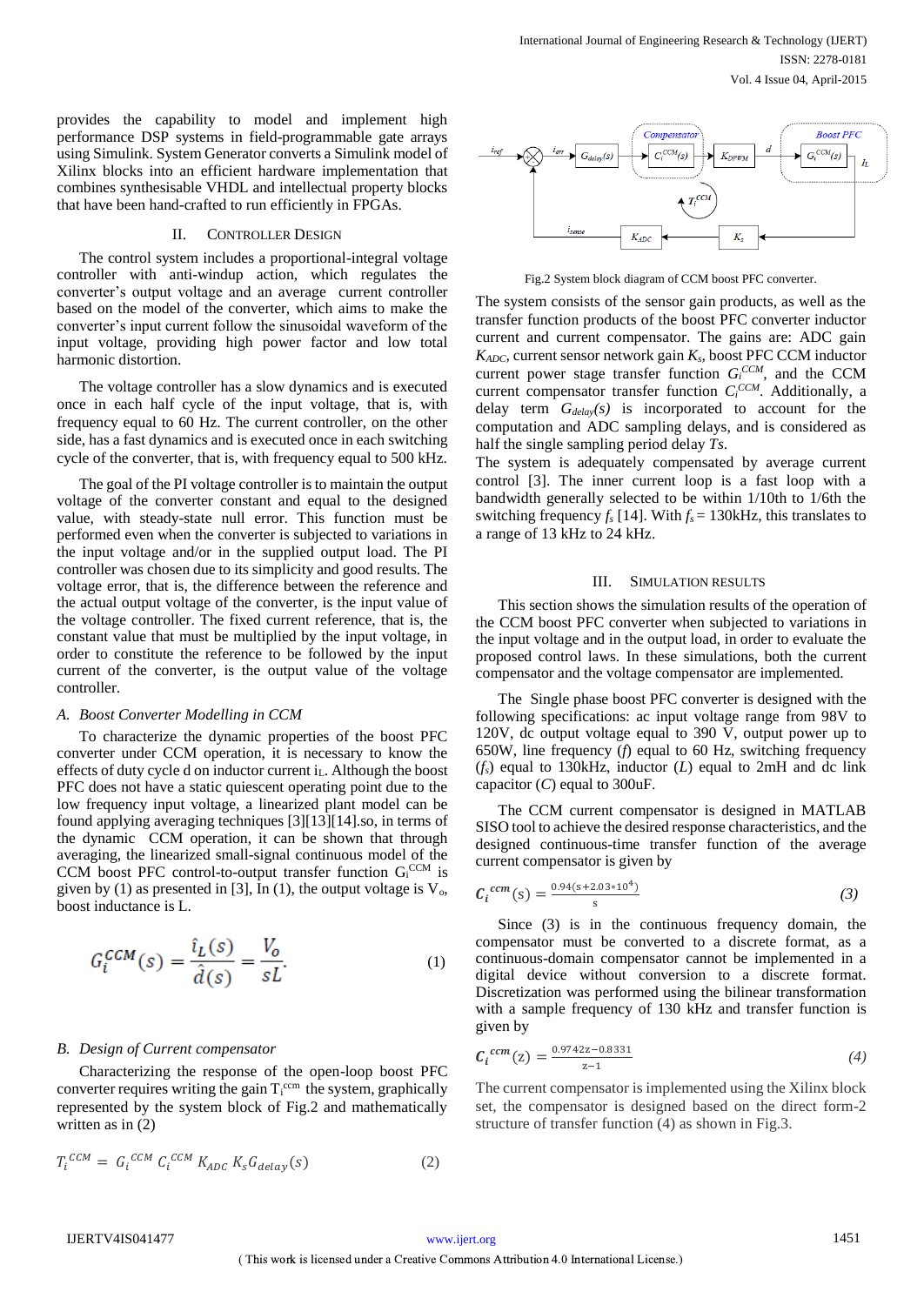

Fig.3 XSG Implementation of current compensator

For the outer loop, the voltage compensator is designed as in (5)

$$
cv^{ccm}(s) = 0.9 + \frac{1.5}{s}
$$
 (5)

Discretization was performed using the bilinear transformation and implemented using Xilinx blocks as shown in Fig. 4



Fig.4 XSG Implementation of voltage compensator

To validate the proposed methodology, extensive dynamic simulations are carried out in

1. MATLAB/SIMULINK environment using power system toolbox for power circuitry in floating point representation.

2. XSG environment using Xilinx block set tools for control circuit in fixed point representation.

The overall block diagram with closed loop control using proposed Xilinx FPGA based digital controller with CCM boost PFC converter is shown in Fig.5 which outlined the communication between FPGA based digital controller and rest of power circuit.



Fig. 5 Simulation circuit diagram in MATLAB/SIMULINK and Xilinx System Generator environment.

The simulated results of input current and input voltage at different loads are depicted in Fig. 6. The input current can follow the input voltage under such condition, the power factor is 0.993 and total harmonic distortion (THD) below 3%...The proposed digital controller can achieve high power factor under the steady state.



6. (A) simulated Result at 150W



6. (B) simulated Result at 650W

Fig. 6 Input current and input voltage at different loads.



(a)THD at 150W